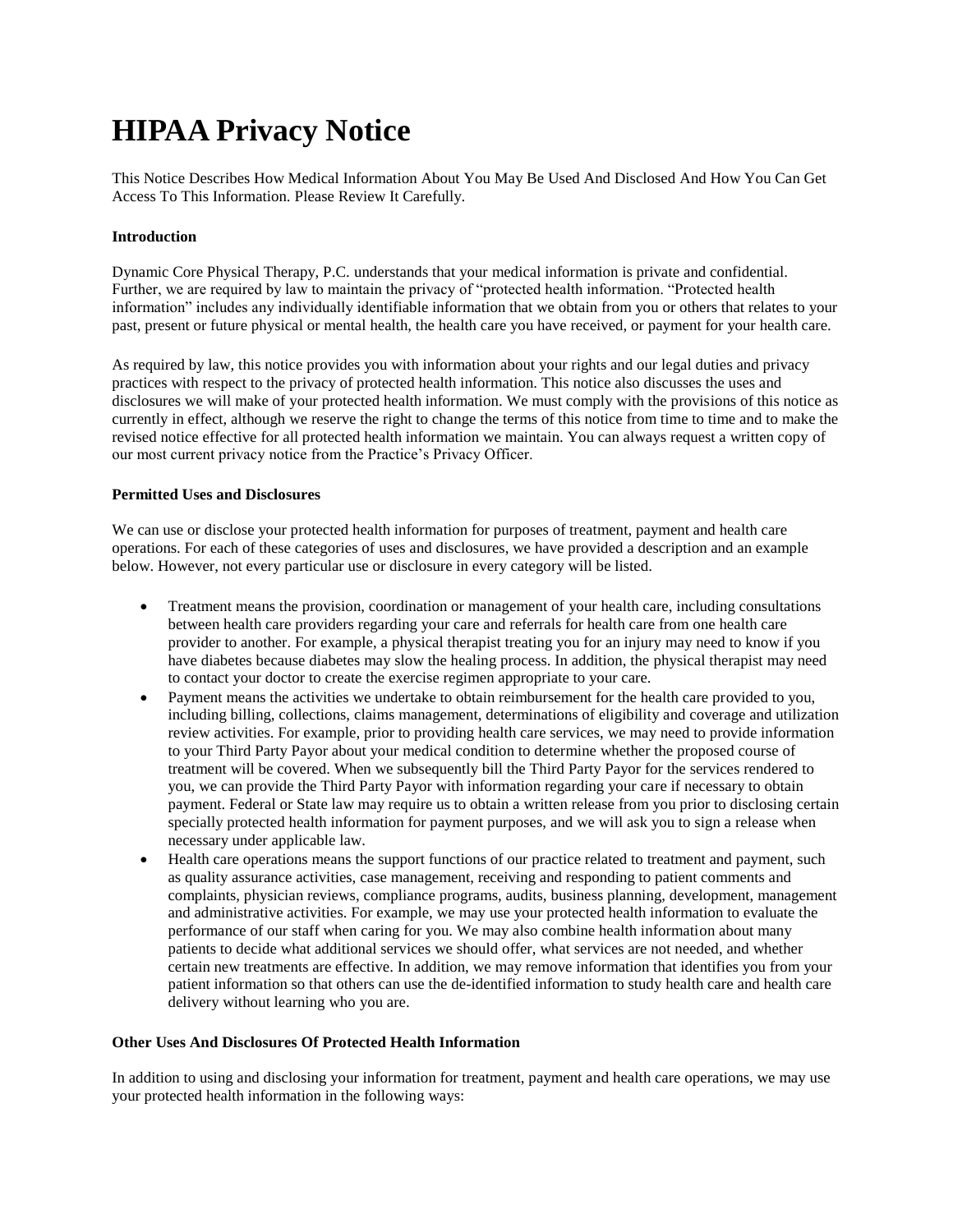- We may contact you to provide appointment reminders for treatment or medical care.
- We may contact you to tell you about or recommend possible treatment alternatives or other health related benefits and services that may be of interest to you.
- We may disclose to your family or friends or any other individual identified by you protected health information directly relevant to such person's involvement with your care or payment for your care.
- We may use or disclose your protected health information to notify, or assist in the notification of, a family member, a personal representative, or another person responsible for your care of your location, general condition or death. If you are present or otherwise available, we will give you an opportunity to object to these disclosures, and we will not make these disclosures if you object. If you are not present or otherwise available, we will determine whether a disclosure to your family or friends is in your best interest, taking into account the circumstances and based upon our professional judgment.
- When permitted by law, we may coordinate our uses and disclosures of protected health information with public or private entities authorized by law or by charter to assist in disaster relief efforts.
- We may contact you as part of our efforts to market our practice's services as permitted by applicable law.
- Subject to applicable law, we may make incidental uses and disclosures of protected health information. Incidental uses and disclosures are by-products of otherwise permitted uses or disclosures which are limited in nature and cannot be reasonably prevented.
- We may use or disclose your protected health information for research purposes, subject to the requirements of applicable law. For example, a research project may involve comparisons of the health and recovery of all patients who received a particular treatment. All research projects are subject to a special approval process which balances research needs with a patient's need for privacy. When required, we will obtain a written authorization from you prior to using your health information for research.
- We will use or disclose protected health information about you when required to do so by applicable law.

Note: In accordance with applicable law, we may disclose your protected health information to your employer if we are retained to conduct an evaluation relating to medical surveillance of your workplace or to evaluate whether you have a work-related illness or injury. You will be notified of these disclosures by your employer or the Practice as required by applicable law.]

## **Special Situations**

Subject to the requirements of applicable law, we will make the following uses and disclosures of your protected health information:

- **Military and Veterans**. If you are a member of the Armed Forces, we may release health information about you as required by military command authorities. We may also release health information about foreign military personnel to the appropriate foreign military authority.
- **Worker's Compensation**. We may release health information about you for programs that provide benefits for work related injuries or illnesses.
- **Public Health Activities**. We may disclose health information about you for public health activities, including disclosures:
	- o to prevent or control disease, injury or disability;
	- o to report births and deaths;
	- o to report child abuse or neglect;
	- o to persons subject to the jurisdiction of the Food and Drug Administration (FDA) for activities related to the quality, safety, or effectiveness of FDA-regulated products or services and to report reactions to medications or problems with products;
	- o to notify a person who may have been exposed to a disease or may be at risk for contracting or spreading a disease or condition;
	- o to notify the appropriate government authority if we believe that an adult patient has been the victim of abuse, neglect or domestic violence. We will only make this disclosure if the patient agrees or when required or authorized by law.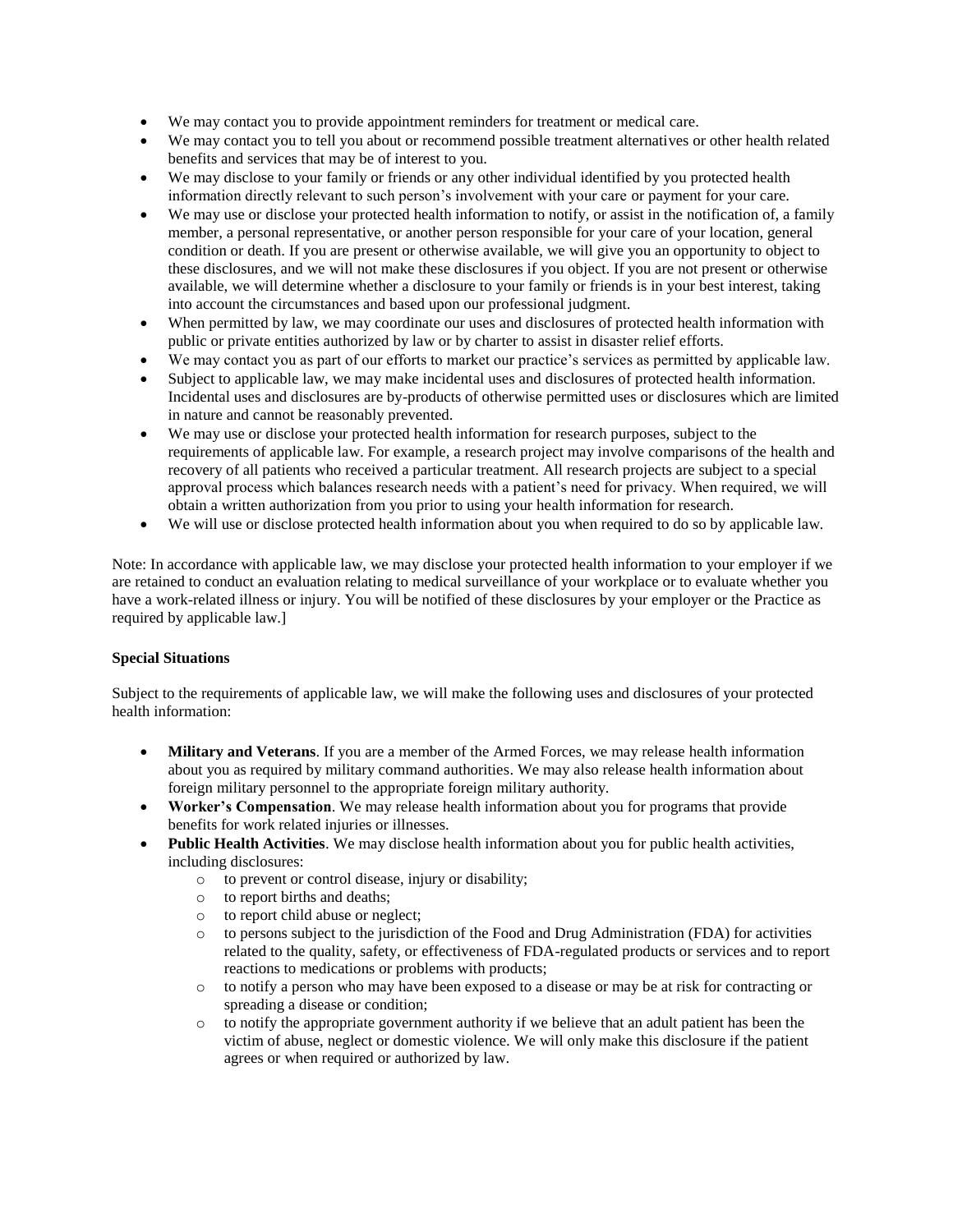- **Health Oversight Activities**. We may disclose health information to Federal or State agencies that oversee our activities. These activities are necessary for the government to monitor the health care system, government benefit programs, and compliance with civil rights laws or regulatory program standards.
- **Lawsuits and Disputes**. If you are involved in a lawsuit or a dispute, we may disclose health information about you in response to a court or administrative order. We may also disclose health information about you in response to a subpoena, discovery request, or other lawful process by someone else involved in the dispute, but only if the Practice is given assurances that efforts have been made by the person making the request to tell you about the request or to obtain an order protecting the information requested.
- **Law Enforcement**. We may release health information if asked to do so by a law enforcement official:
	- o in response to a court order, subpoena, warrant, summons or similar process; to identify or locate a suspect, fugitive, material witness, or missing person;
		- o about the victim of a crime under certain limited circumstances;
		- o about a death we believe may be the result of criminal conduct;
		- o about criminal conduct on our premises; and in emergency circumstances, to report a crime, the location of the crime or the victims, or the identity, description or location of the person who committed the crime.
- **Coroners, Medical Examiners and Funeral Directors**. We may release health information to a coroner or medical examiner. Such disclosures may be necessary, for example, to identify a deceased person or determine the cause of death. We may also release health information about patients to funeral directors as necessary to carry out their duties.
- **National Security and Intelligence Activities**. We may release health information about you to authorized Federal officials for intelligence, counterintelligence, or other national security activities authorized by law.
- **Protective Services for the President and Others**. We may disclose health information about you to authorized Federal officials so they may provide protection to the President or other authorized persons or foreign heads of state or may conduct special investigations.
- **Inmates**. If you are an inmate of a correctional institution or under the custody of a law enforcement official, we may release health information about you to the correctional institution or law enforcement official. This release would be necessary (1) for the institution to provide you with health care; (2) to protect your health and safety or the health and safety of others; or (3) for the safety and security of the correctional institution.
- **Serious Threats**. As permitted by applicable law and standards of ethical conduct, we may use and disclose protected health information if we, in good faith, believe that the use or disclosure is necessary to prevent or lessen a serious and imminent threat to the health or safety of a person or the public or is necessary for law enforcement authorities to identify or apprehend an individual.

Note: HIV-related information, genetic information, alcohol and/or substance abuse records, mental health records and other specially protected health information may enjoy certain special confidentiality protections under applicable State and Federal law. Any disclosures of these types of records will be subject to these special protections.

#### **Other Uses Of Your Health Information**

Other uses and disclosures of protected health information not covered by this notice or the laws that apply to us will be made only with your permission in a written authorization. You have the right to revoke that authorization at any time, provided that the revocation is in writing, except to the extent that we already have taken action in reliance on your authorization.

## **Your Rights**

- 1. You have the right to request restrictions on our uses and disclosures of protected health information for treatment, payment and health care operations. However, we are not required to agree to your request. To request a restriction, you must make your request in writing to the Practice's Privacy Officer.
- 2. You have the right to reasonably request to receive confidential communications of protected health information by alternative means or at alternative locations. To make such a request, you must submit your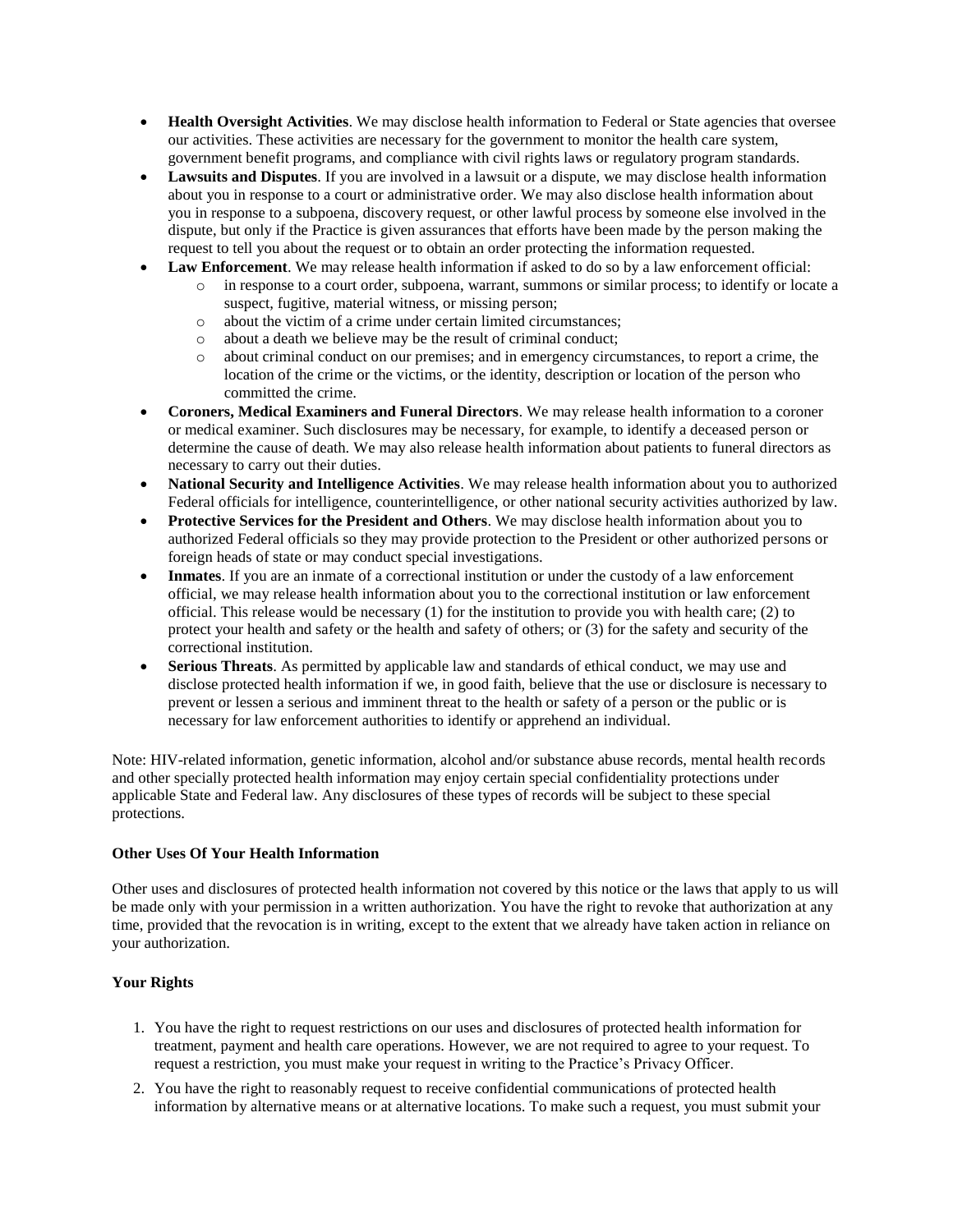request in writing to the Practice's Privacy Officer.

3. You have the right to inspect and copy the protected health information contained in your medical and billing records and in any other Practice records used by us to make decisions about you, except:

(i) for psychotherapy notes, which are notes that have been recorded by a mental health professional documenting or analyzing the contents of conversations during a private counseling session or a group, joint or family counseling session and that have been separated from the rest of your medical record; (ii) for information compiled in reasonable anticipation of, or for use in, a civil, criminal, or administrative action or proceeding;

(iii) for protected health information involving laboratory tests when your access is restricted by law; (iv) if you are a prison inmate, obtaining a copy of your information may be restricted if it would jeopardize your health, safety, security, custody, or rehabilitation or that of other inmates, or the safety of any officer, employee, or other person at the correctional institution or person responsible for transporting you;

(v) if we obtained or created protected health information as part of a research study, your access to the health information may be restricted for as long as the research is in progress, provided that you agreed to the temporary denial of access when consenting to participate in the research;

(vi) for protected health information contained in records kept by a Federal agency or contractor when your access is restricted by law; and

(vii) for protected health information obtained from someone other than us under a promise of confidentiality when the access requested would be reasonably likely to reveal the source of the information.

In order to inspect and copy your health information, you must submit your request in writing to the Practice's Privacy Officer. If you request a copy of your health information, we may charge you a fee for the costs of copying and mailing your records, as well as other costs associated with your request.

We may also deny a request for access to protected health information if:

 a licensed health care professional has determined, in the exercise of professional judgment, that the access requested is reasonably likely to endanger your life or physical safety or that of another person;

• the protected health information makes reference to another person (unless such other person is a health care provider) and a licensed health care professional has determined, in the exercise of professional judgment, that the access requested is reasonably likely to cause substantial harm to such other person; or

• the request for access is made by the individual's personal representative and a licensed health care professional has determined, in the exercise of professional judgment, that the provision of access to such personal representative is reasonably likely to cause substantial harm to you or another person.

If we deny a request for access for any of the three reasons described above, then you have the right to have our denial reviewed in accordance with the requirements of applicable law.

4. You have the right to request an amendment to your protected health information, but we may deny your request for amendment, if we determine that the protected health information or record that is the subject of the request:

(i) was not created by us, unless you provide a reasonable basis to believe that the originator of protected health information is no longer available to act on the requested amendment;

(ii) is not part of your medical or billing records or other records used to make decisions about you;

(iii) is not available for inspection as set forth above or;

(iv) is accurate and complete.

In any event, any agreed upon amendment will be included as an addition to, and not a replacement of, already existing records. In order to request an amendment to your health information, you must submit your request in writing to the Practice's Privacy Officer, along with a description for your request.